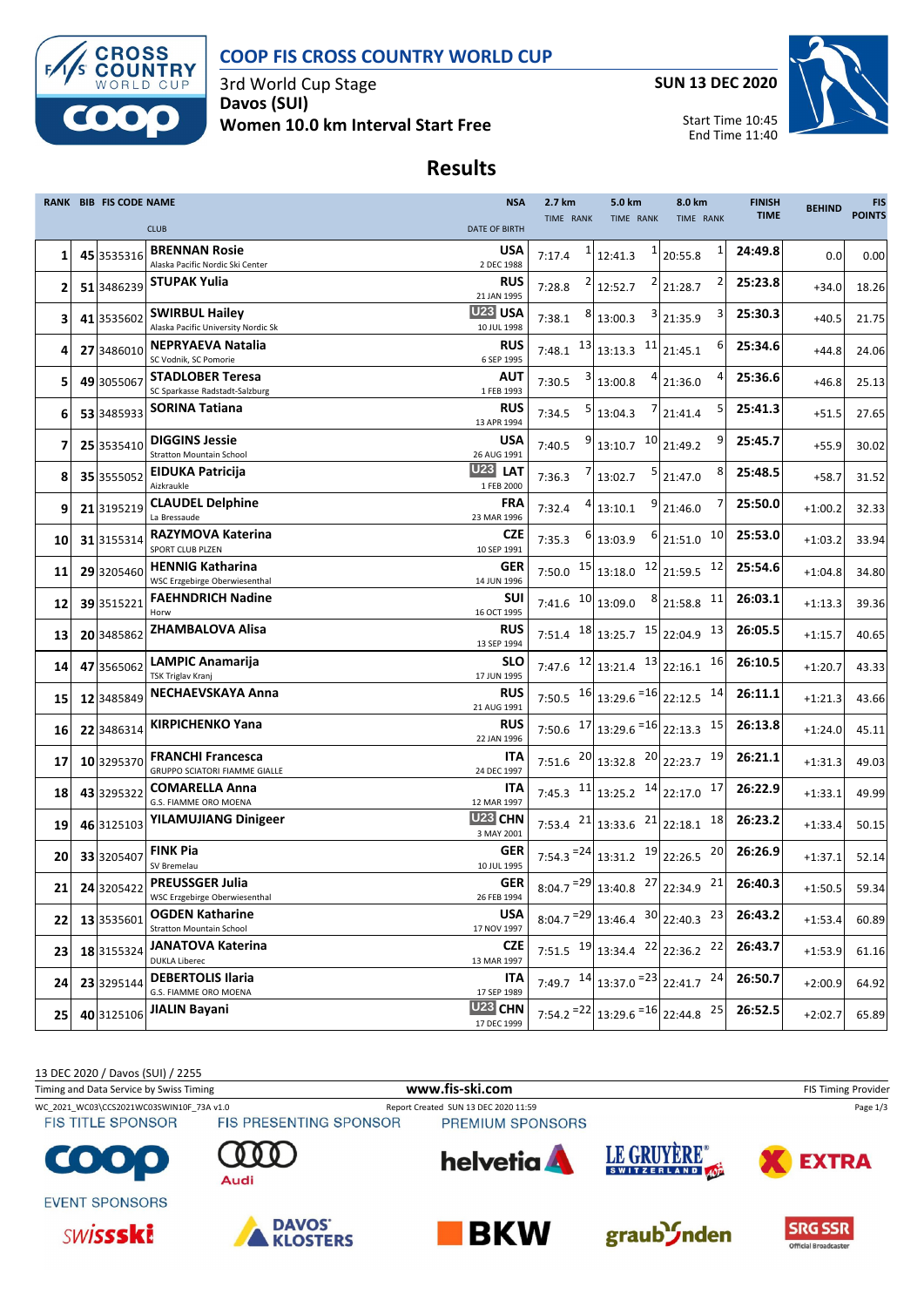

# **COOP FIS CROSS COUNTRY WORLD CUP**

3rd World Cup Stage **Davos (SUI) Women 10.0 km Interval Start Free** **SUN 13 DEC 2020**



Start Time 10:45 End Time 11:40

## **Results**

|    | RANK BIB FIS CODE NAME |                                                               | <b>NSA</b>                              | 2.7 km                          | 5.0 km                                                     | 8.0 km                                          | <b>FINISH</b> | <b>BEHIND</b>  | <b>FIS</b>    |
|----|------------------------|---------------------------------------------------------------|-----------------------------------------|---------------------------------|------------------------------------------------------------|-------------------------------------------------|---------------|----------------|---------------|
|    |                        | <b>CLUB</b>                                                   | <b>DATE OF BIRTH</b>                    | TIME RANK                       | TIME RANK                                                  | TIME RANK                                       | <b>TIME</b>   |                | <b>POINTS</b> |
| 26 | 26 3565055             | <b>UREVC Eva</b><br>SD Gorje                                  | <b>SLO</b><br>2 NOV 1995                |                                 | 7:54.3 $^{-24}$ 13:37.0 $^{-23}$ 22:56.6                   | 27                                              | 26:53.7       | $+2:03.9$      | 66.53         |
| 27 | 16 3155249             | <b>NOVAKOVA Petra</b><br>Lk Slovan Karlovy Vary / CS MV       | <b>CZE</b><br>17 AUG 1993               |                                 | 8:04.8 $31$ 13:43.1 $28$ 22:59.4                           | 28                                              | 26:55.3       | $+2:05.5$      | 67.39         |
| 28 | 19 3295000             | <b>BROCARD Elisa</b><br>C.S. ESERCITO                         | <b>ITA</b><br>27 OCT 1984               |                                 | 7:56.2 $^{26}$ 13:37.3 $^{25}$ 22:45.7                     | 26                                              | 26:56.5       | $+2:06.7$      | 68.04         |
| 29 | 6 3205434              | <b>KREHL Sofie</b><br>SC Oberstdorf                           | <b>GER</b><br>22 SEP 1995               |                                 | 8:15.8 $38 \mid 13:58.1$ $35 \mid 23:04.9$                 | 30                                              | 26:59.4       | $+2:09.6$      | 69.59         |
| 30 | 37 3535385             | <b>PATTERSON Caitlin</b><br>Craftsbury Nordic Ski Club        | <b>USA</b><br>30 JAN 1990               | $7:54.2$ <sup>=22</sup> 13:39.4 |                                                            | $26$ 22:59.7<br>29                              | 27:03.1       | $+2:13.3$      | 71.58         |
| 31 | 2 3205491              | <b>FRAEBEL Antonia</b><br>WSV Asbach                          | <b>GER</b><br>25 JAN 1997               |                                 | 8:11.8 $34$ 13:52.9 $32$ 23:09.5                           | 32                                              | 27:11.7       | $+2:21.9$      | 76.20         |
| 32 | 50 3025001             | <b>VILA OBIOLS Carola</b><br><b>NEC</b>                       | U <sub>23</sub> AND<br>19 JAN 1999      |                                 | $8:04.1$ $28 \mid 13:44.1$ $29 \mid 23:09.1$               | 31                                              | 27:13.1       | $+2:23.3$      | 76.95         |
| 33 | 14 3535562             | <b>KERN Julia</b><br><b>Stratton Mountain School</b>          | <b>USA</b><br>12 SEP 1997               |                                 | $8:15.1$ $37$ 13:55.4 $34$ 23:11.5                         | 33                                              | 27:15.2       | $+2:25.4$      | 78.08         |
| 34 | 83205424               | <b>HERRMANN Nadine</b><br><b>Bockauer SV</b>                  | <b>GER</b><br>21 DEC 1995               |                                 | $8:10.4$ $32 \mid 13:53.3$ $33 \mid 23:15.4$               | 35                                              | 27:17.6       | $+2:27.8$      | 79.37         |
| 35 | 15 343519              | <b>MARCISZ Izabela</b><br>SS Przadki Ski                      | <b>U23 POL</b><br>18 MAY 2000           |                                 | 8:03.8 $^{27}$ 13:50.2 $^{31}$ 23:13.6                     | 34                                              | 27:26.1       | $+2:36.3$      | 83.93         |
| 36 | 5 3055108              | <b>UNTERWEGER Lisa</b><br>SK Rottenmann-Steiermark            | <b>AUT</b><br>4 FEB 1995                |                                 | 8:15.0 $36 14:04.8$ $37 23:37.3$                           | 37                                              | 27:30.3       | $+2:40.5$      | 86.19         |
| 37 | 13515252               | <b>MEIER Alina</b><br>Davos                                   | SUI<br>19 FEB 1996                      |                                 | 8:34.1 $43 \mid 14:22.8$ $41 \mid 23:40.8$                 | 38                                              | 27:42.6       | $+2:52.8$      | 92.79         |
| 38 | 33295343               | <b>PITTIN Cristina</b><br>C.S. ESERCITO                       | <b>U23</b><br><b>ITA</b><br>14 OCT 1998 |                                 | 8:11.2 $33 14:05.1$ $38 23:32.8$                           | 36                                              | 27:46.6       | $+2:56.8$      | 94.94         |
| 39 | 38 3435202             | <b>KALETA Weronika</b><br>LKS MARKAM Wisniowa-Osieczany       | <b>U23 POL</b><br>21 JUN 1999           |                                 | 8:12.6 $35 \mid 14:00.3$ $36 \mid 23:46.6$                 | 39                                              | 27:52.2       | $+3:02.4$      | 97.95         |
| 40 | 9 3515289              | <b>STEINER Desiree</b><br>Davos                               | <b>U23</b> SUI<br>9 AUG 1998            |                                 |                                                            | 8:25.5 $^{40}$ 14:13.0 $^{39}$ 23:58.0 $^{=40}$ | 28:05.1       | $+3:15.3$      | 104.87        |
| 41 | 43515316               | LOZZA Anja<br>Zouz                                            | <b>U23 SUI</b><br>4 SEP 2000            |                                 |                                                            | 8:21.2 $39 14:19.6$ $40 23:58.0$ = 40           | 28:11.5       | $+3:21.7$      | 108.31        |
| 42 | 42 3435201             | <b>SKINDER Monika</b><br>MULKS GRUPA OSCAR Tomaszow Lubelski  | <b>U23 POL</b><br>19 NOV 2001           |                                 | 8:32.2 $\left.42\right $ 14:23.0 $\left.24\right $ 24:21.1 | 42                                              | 28:23.1       | $+3:33.3$      | 114.54        |
| 43 | 34 3515273             | <b>FISCHER Lea</b><br>SAS Bern                                | <b>U23</b> SUI<br>31 MAR 1998           |                                 | 8:39.9 $\left.44\right $ 14:40.6 $\left.45\right $ 24:36.9 | 44                                              | 28:45.4       | +3:55.6 126.51 |               |
| 44 | 36 3515285             | <b>WERRO Giuliana</b><br>Sarsura Zernez                       | <b>U23 SUI</b><br>19 APR 1999           |                                 | 8:43.2 $45 \mid 14:40.5$ $44 \mid 24:35.7$                 | 43                                              | 28:54.2       | +4:04.4 131.24 |               |
| 45 | 28 3905001             | <b>CHANLOUNG Karen</b><br>Ski and Snowboard Association of Th | THA<br>1 JUL 1996                       |                                 | 9:00.2 $46$ 15:08.2 $46$ 25:28.4                           | 45                                              | 29:43.2       | $+4:53.4$      | 157.55        |
| 46 | 48 3315025             | <b>DRNDIC Maida</b><br>PES                                    | U23 SRB<br>7 FEB 1999                   |                                 | 9:21.6 $47$ 15:38.5 $47$ 26:18.2                           | 46                                              | 30:53.9       | $+6:04.1$      | 195.52        |
| 47 | 32 3235029             | <b>NTANOU Maria</b><br><b>EOS Naousas</b>                     | <b>GRE</b><br>3 MAR 1990                | $10:01.1$ $48 \mid 16:42.8$     |                                                            | 48 28:02.3<br>47                                | 32:47.8       | $+7:58.0$      | 256.68        |
| 48 | 44 3315021             | <b>ILIC Anja</b><br>Zvezda                                    | U <sub>23</sub> SRB<br>30 OCT 1998      |                                 | $10:01.3$ $49 \mid 16:43.1$ $49 \mid 28:24.2$              | 48                                              | 33:07.1       | +8:17.3 267.04 |               |

13 DEC 2020 / Davos (SUI) / 2255

Timing and Data Service by Swiss Timing **WWW.fis-Ski.com www.fis-ski.com** FIS Timing Provider

**FIS TITLE SPONSOR** 

WC\_2021\_WC03\CCS2021WC03SWIN10F\_73A v1.0 Report Created SUN 13 DEC 2020 11:59 Page 2/3<br>FIS TITLE SPONSOR FIS PRESENTING SPONSOR PREMIUM SPONSORS













**EVENT SPONSORS** 

 $\left| \mathbf{0} \right|$ 

O





Audi